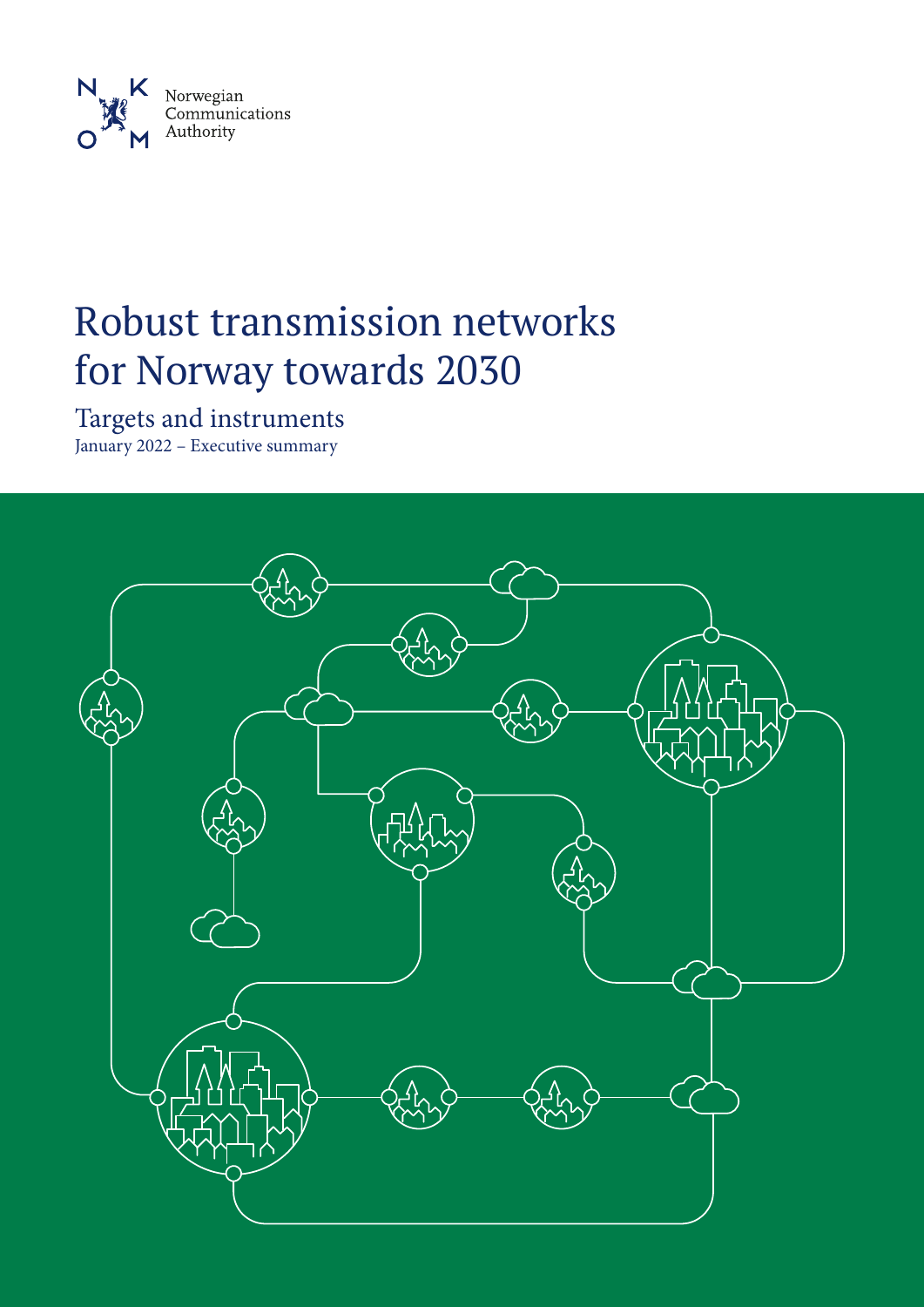## Summary

Digitalisation characterises society's development, and the pace of change is very rapid. All residents, businesses, public enterprises and critical functions in society expect access to secure and robust electronic communication networks and services. This enables them to participate in the digital community and take advantage of opportunities for efficiency, innovation, value creation and entertainment.

Norway's digital foundation is solid, with high availability and high quality in a Nordic, European and global context. In the future, the digital foundation will become even more important for the Norwegian society, and for an increasing number of important and critical services.

In Report no. 28 (2020-2021) to the Storting – **Our Common Digital Foundation** the Norwegian government promoted a 'National Strategy for a Secure and Robust Electronic Communications Infrastructure'. The backbone of our common digital foundation is the national, regional and local transmission infrastructure. The security of the digital foundation includes the three dimensions **availability, integrity and confidentiality**. This report focuses on availability and describes targets for resilience, redundancy and diversity in our national transmission infrastructure and connections to abroad.

Nkom keeps statistics of incidents in electronic communication networks and services that affect, or have the potential to affect, a large number of end-customers and vital functions in society. Fibre breaches are the most frequent cause of reported incidents. To reduce vulnerabilities and consequences of incidents related to the physical fibre infrastructure, Nkom describes targets related to resilience and redundancy in the transmission networks.

Electronic communication network and services outages are also caused by software or hardware failures, configuration failures or failures of equipment, such as power, cooling and ventilation. To reduce the overall consequences for society of unintended and deliberate failures of systems for the production and operation of transmission services, Nkom also describes diversity-related targets based on autonomous and independent transmission networks.

The report presents a total of four targets for the transmission infrastructure within Norway and out of Norway, see Figure S.1, page 4. The targets will contribute to safeguard the needs of society in normal conditions and during times of crisis. In addition, the targets will facilitate increased competition in the market, business development and innovation.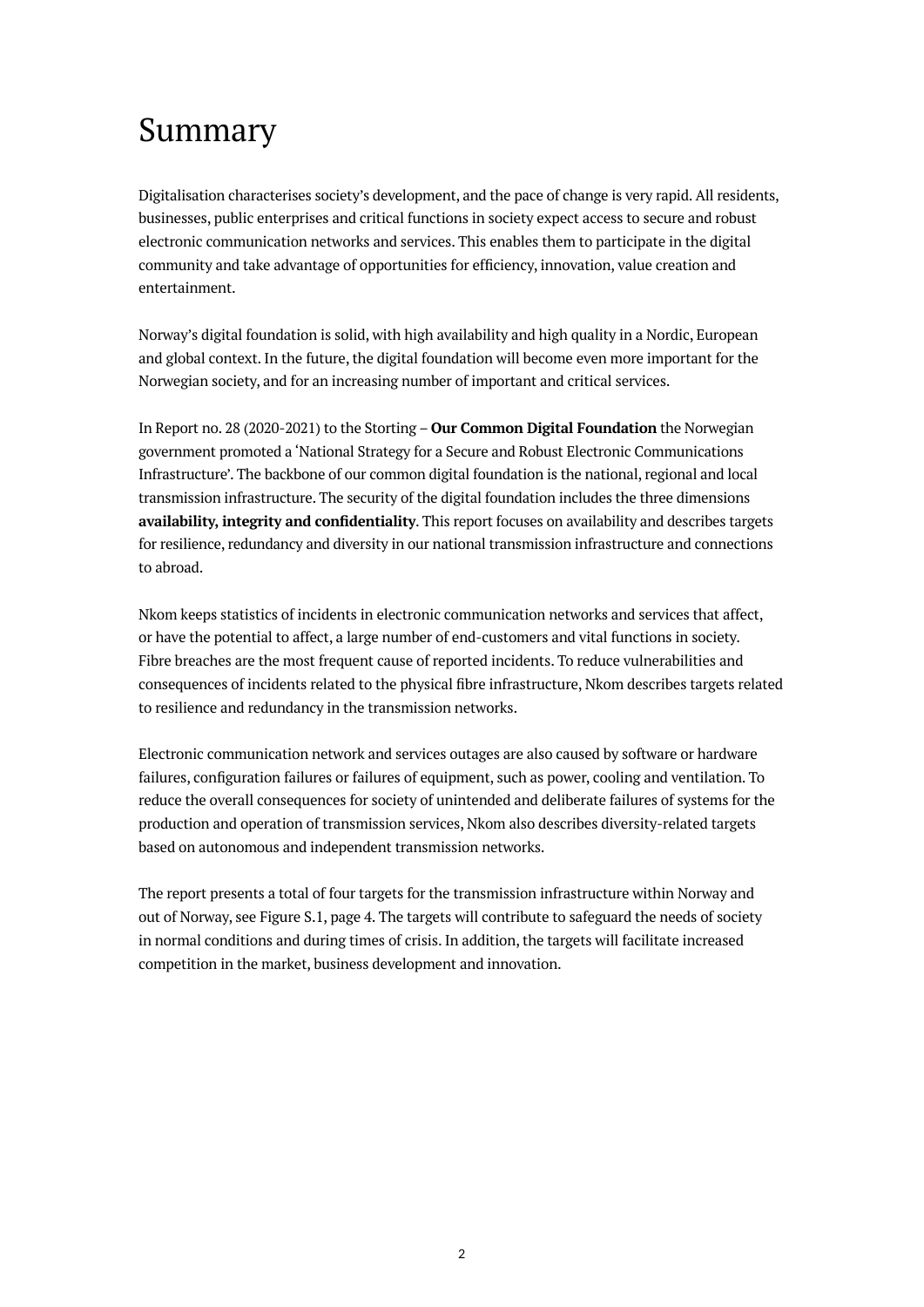### Targets for robust national transmission networks Figure S.1



Robust transmission networks throughout the country







Households and businesses are offered at least two independent broadband connections



Norway has good coverage of highcapacity connections to several countries and from all regions of Norway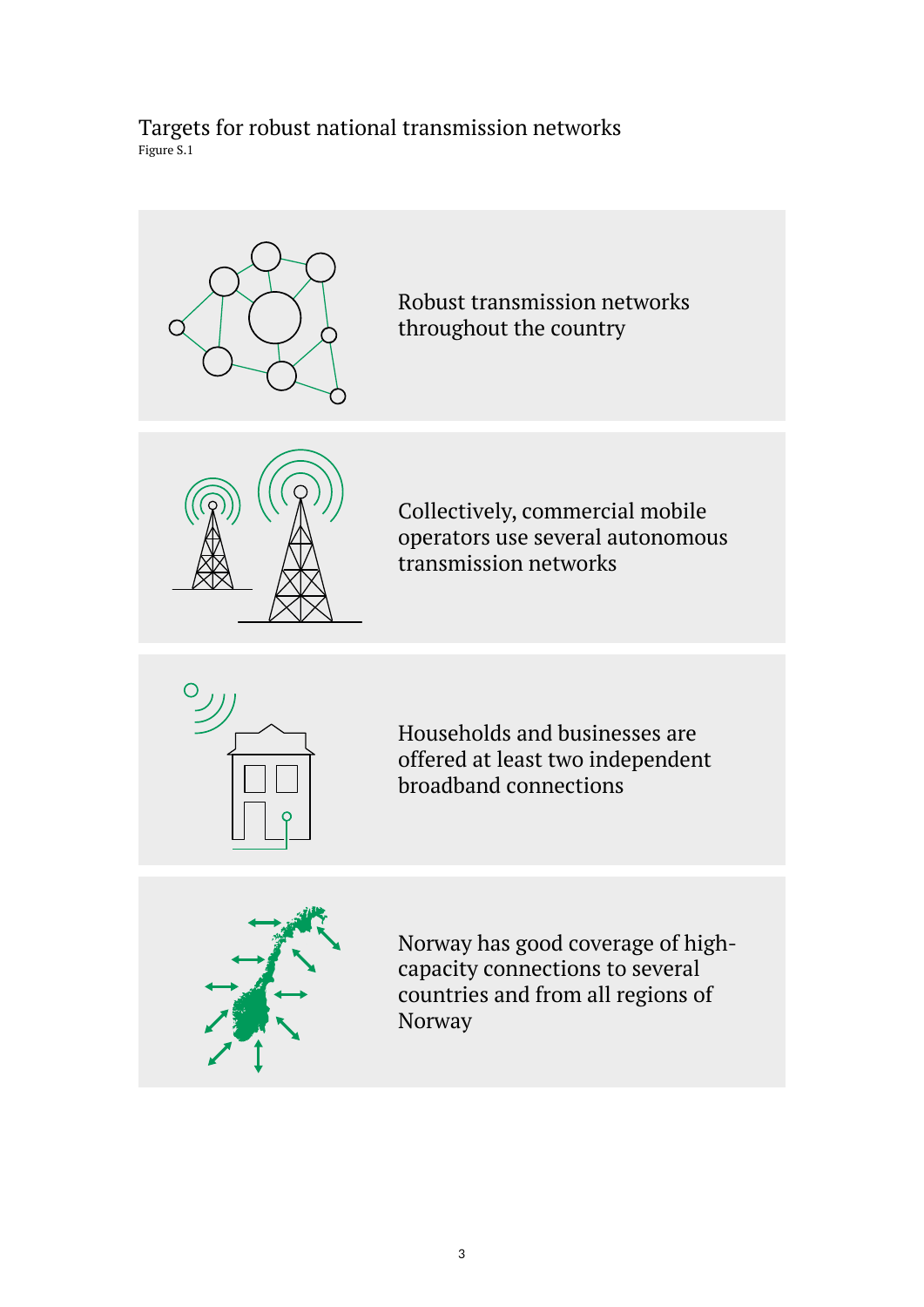The targets describe different goals Nkom will work towards. Achieving the targets will be influenced by a number of conditions, such as market and technological development, the regulatory development, government-funded measures and other policy conditions. Within these conditions, Nkom will contribute to achieve the targets using various instruments; see the instrument staircase in Figure S.2.



### **More about the targets, current status and development path**

The targets are defined by Nkom on the basis of the National Strategy for a Secure and Robust Electronic Communications Infrastructure, as well as internal and external analyses and input from key players in the electronic communications market. Nkom has estimated the current status (2021) compared to the targets, and also estimated a development path towards 2025 and 2030, respectively, based on the expected market development, framework conditions and use of instruments from Nkom and other authorities. Estimated achievement of the targets is stated as a percentage and with a colour code. The colour code indicates the estimated gap in relation to the target for 2030.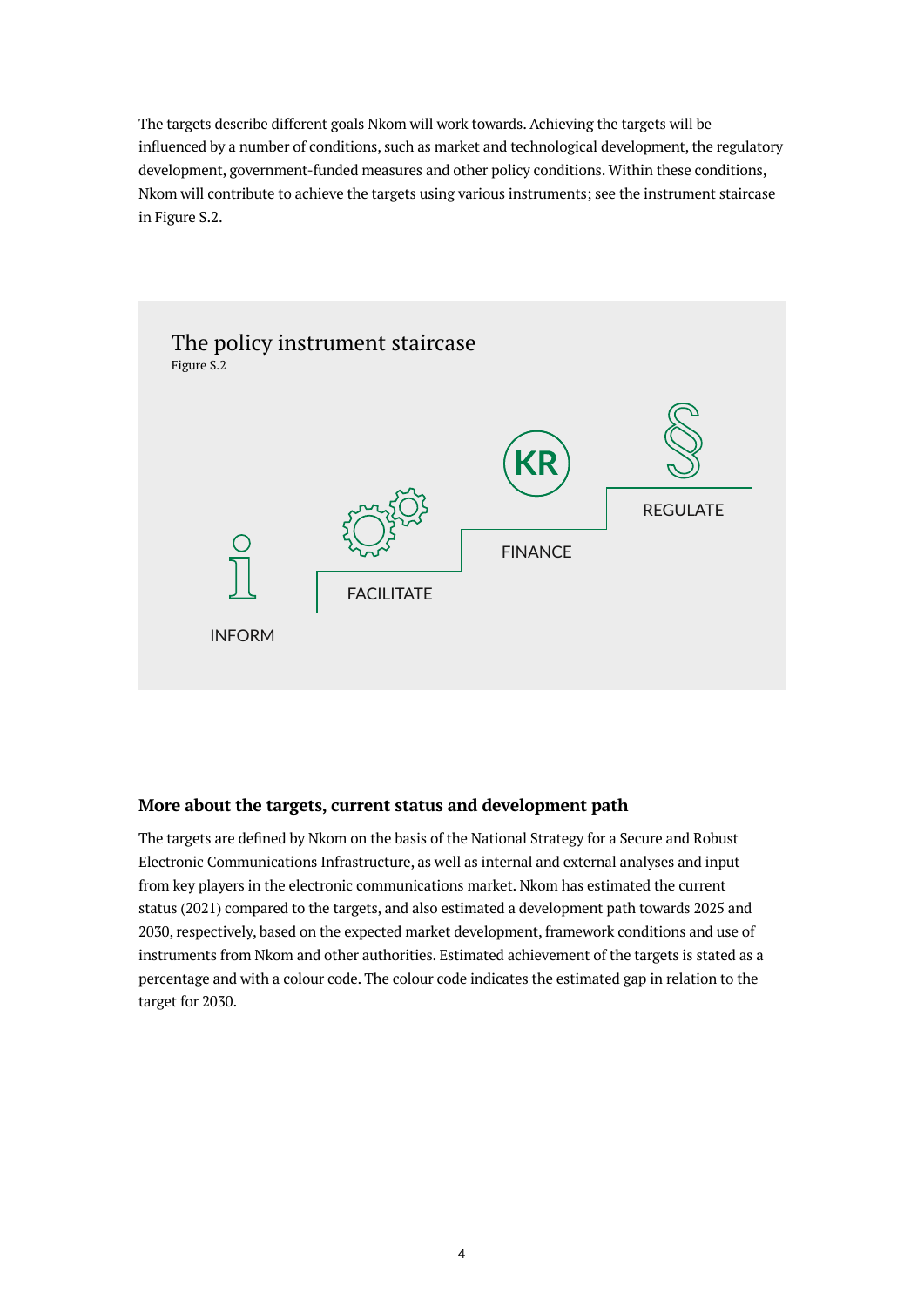## TARGET 1: Robust transmission networks throughout Norway



**The target describes a state with a good coverage of transmission services with high availability throughout Norway. This means that each transmission network has good redundancy, is technically and operationally independent of other transmission networks (autonomous), and uses physical separate paths from other transmission networks.**

#### Several physically separated paths for transmission networks to densely populated areas 1A

- There are several physically separated paths for transmission networks to densely populated areas in Norway, and these terminate in at least two physically separated transmission hubs in the densely populated area.
- Between densely populated areas with more than 60,000 inhabitants, as well as Bodø and Tromsø, there are at least four physically separated paths.
- Between densely populated areas with 10,000 60,000 inhabitants there are at least three physically separated paths.
- Between densely populated areas with 200 10,000 inhabitants there are at least two physically separated paths.

The target will ensure that communication to and between densely populated areas is maintained if one or more simultaneous transmission breaches occur, or in the event of the loss of one transmission hub.

## $1B$  | Each transmission network has well-developed redundancy

- Between the densely populated areas in Norway transmission network providers offer redundancy in their own networks.
- Between densely populated areas with more than 60,000 inhabitants, as well as Bodø and Tromsø, each provider offers redundancy across at least three physically separated paths.
- Between densely populated areas with 200 60,000 inhabitants, each provider offers redundancy across at least two physically separated paths.

The target will ensure that, in the event of one or more simultaneous transmission breaches in their respective networks, the transmission services of each provider can be maintained to all densely populated areas in Norway.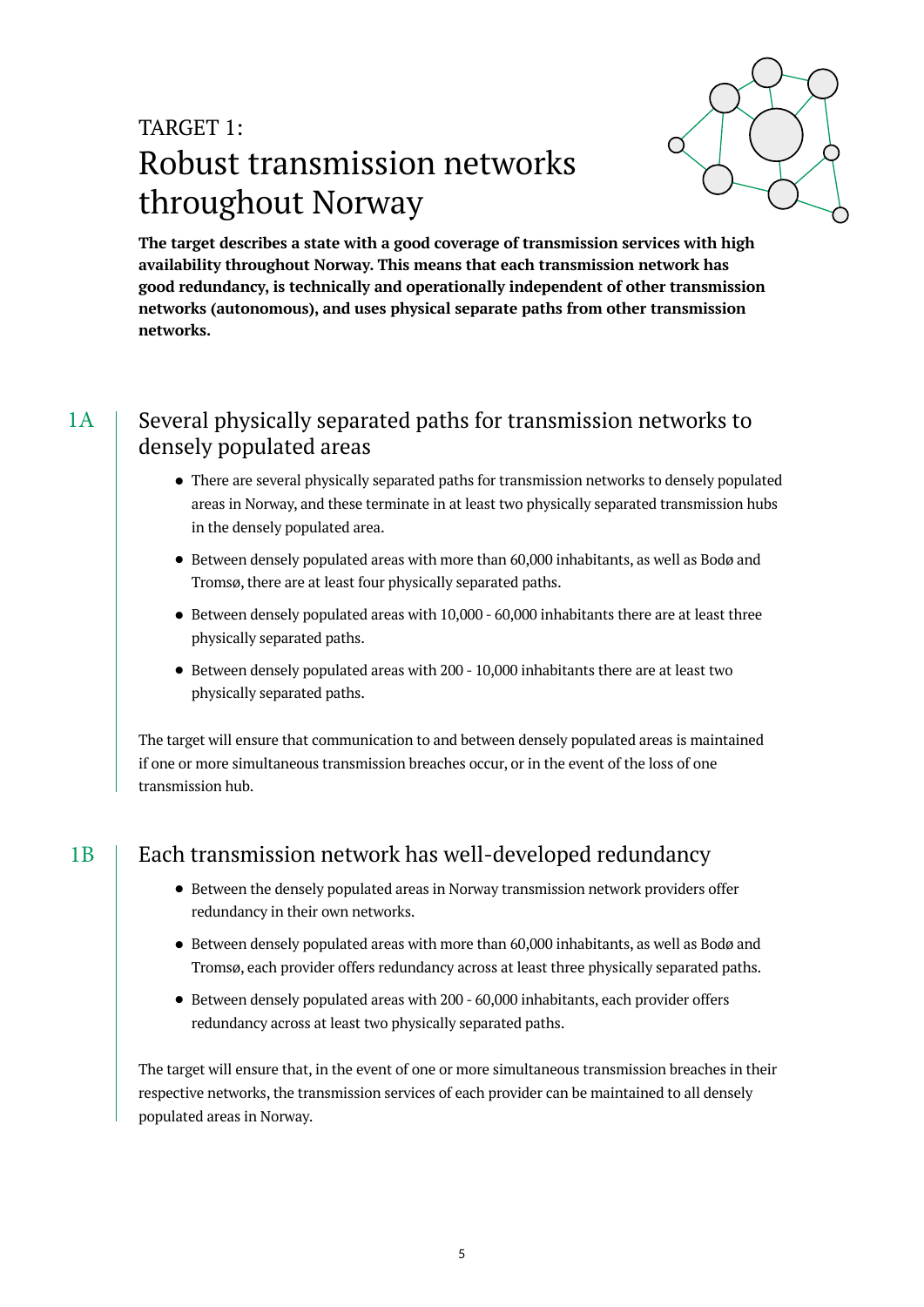### Several autonomous nationwide transmission networks

- There are at least three autonomous nationwide transmission networks in Norway, which as a minimum cover all densely populated areas with more than 10,000 inhabitants.
- Densely populated areas with 200 -10,000 inhabitants are covered by at least two autonomous nationwide transmission networks.

The target will ensure that users in different locations in the country have the opportunity to choose from several autonomous nationwide networks.



### Estimated development path for target 1 Table S.1

The estimated percentage achievement level for 2021 is uncertain.

Achievement of the target will primarily depend on increased **demand** as a consequence of more digitalisation and growth in the districts. Nkom will also contribute by **informing** the demand side, such as promoting the importance of safety on purchasing electronic communications services. Nkom also **facilitates** through regional vulnerability analyses, among other things. It may also be relevant to finance via government-funded reinforcement programmes and/or to **regulate** by, for example, setting more detailed requirements on the level of redundancy in the transmission networks.

#### 1C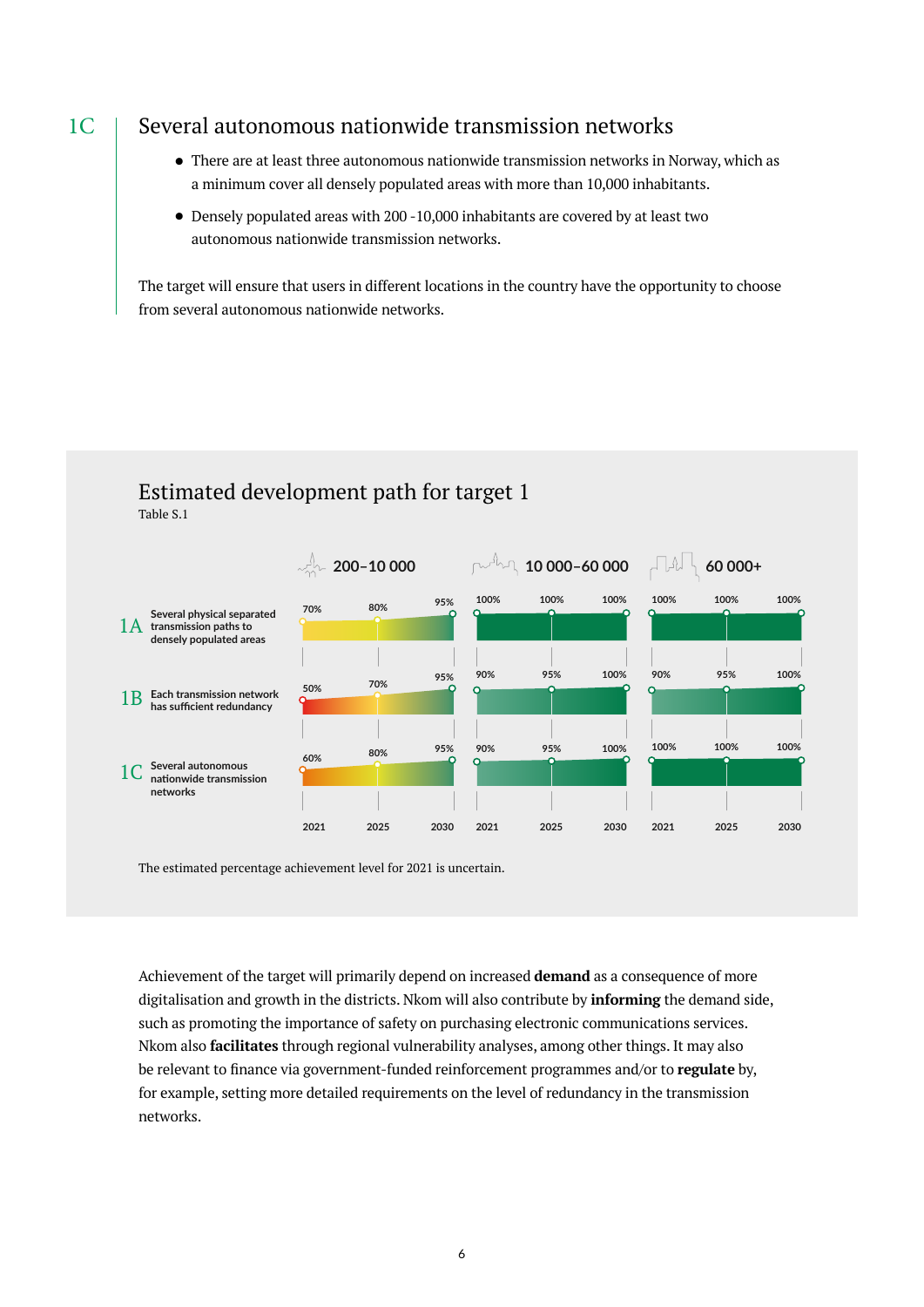## TARGET 2: Collectively, commercial mobile operators use several autonomous transmission networks



**The target will ensure that outage of one transmission network in an area does not lead to simultaneous outage of all mobile networks in the area.**

### Mobile operators use several autonomous transmission networks

- For all densely populated areas with more than 10,000 inhabitants the mobile operators in total use at least three autonomous transmission networks.
- For all densely populated areas with 200 10,000 inhabitants the mobile operators in total use at least two autonomous transmission networks.

## Estimated development path for target 2

Table S.2



The estimated percentage achievement level for 2021 is uncertain.

For the target to be achieved, there must be a good coverage of transmission networks throughout the country. The instruments to achieve target 1 therefore indirectly facilitate the achievement of target 2. **The demand side** may influence mobile operators to "pull in the direction" of target 2. The electronic communications authority will then play an important role in providing objective **information** and **guidance** to the demand side. The electronic communications authority otherwise has little opportunity to influence the mobile operators' choice of transmission providers in order to achieve the target, since this would represent deep intervention in the strategic and commercial aspects of the operators' business and operations.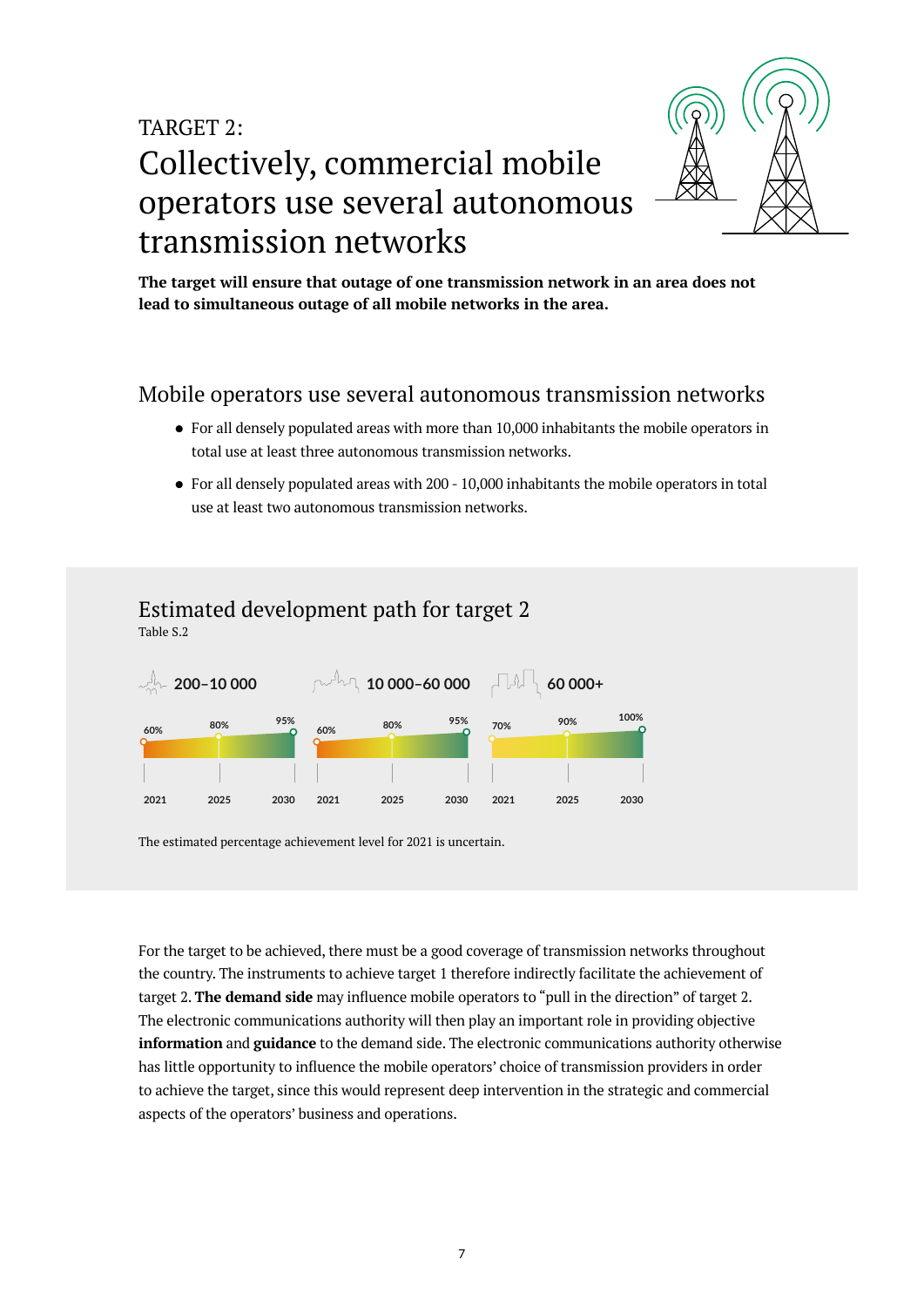#### 8

## TARGET  $3$

## Households and businesses are offered at least two independent broadband connections

**The target will ensure that households and businesses are offered at least two independent broadband connections with sufficiently high capacity to meet current and future service needs.**

## Two independent broadband connections to households and businesses

• All households and businesses are offered at least two independent broadband connections



A condition for offering households and businesses at least two independent broadband connections is that there is good transmission network coverage throughout the country. The instruments to achieve target 1 therefore indirectly facilitate the achievement of target 3. **The demand** for broadband and independent connections will have an impact on the achievement of the target.

Nkom provides **information** and **guidance** to municipalities, the County Governor, and other public and private enterprises concerning risks associated with the use of electronic communication. Nkom will also be able to provide **information** and **guidance** to end users on the importance of independent broadband connections all the way to households and businesses. Furthermore, Nkom has established the electronic communications portal (Ekomportalen) to facilitate more cost-effective development of high-speed broadband.

The public authorities contribute to the **financing** of development through the broadband development support scheme. In addition, the Norwegian Ministry of Local Government and Regional Development (KDD) has proposed the introduction of a procurement scheme to ensure functional access to the Internet and telephone service for households and businesses that lack such services. The Ministry has also proposed a new legal basis for the introduction of an obligation to deliver a certain broadband speed. Any such delivery obligation, together with any procurement scheme, will constitute **regulation** that can contribute to achieving target 3.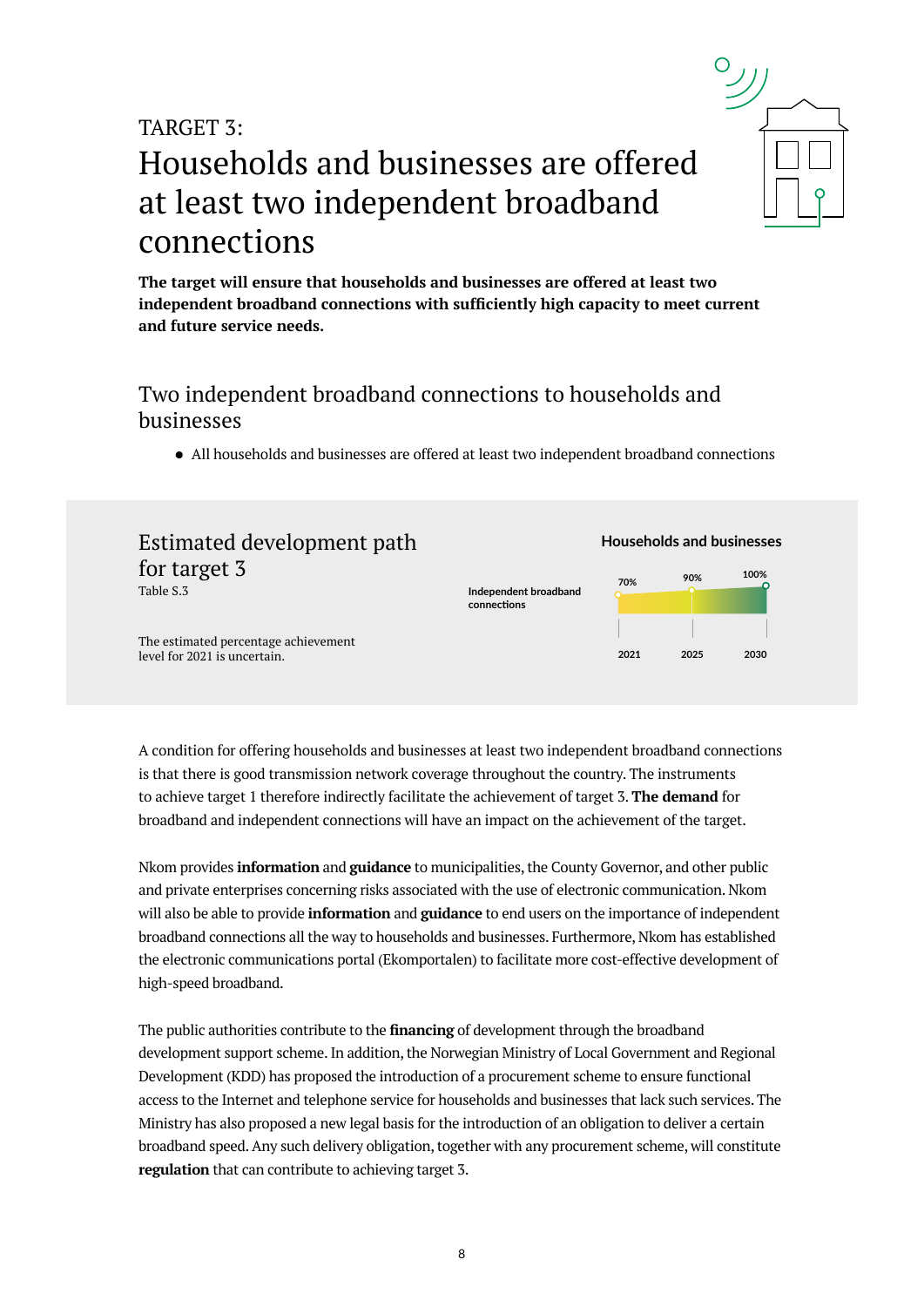## TARGET 4: Norway has a good coverage of high-capacity connections to several countries and from all regions of Norway

**The target will ensure that Norway has a good coverage of high-capacity connections with low latency towards several countries and from all regions. In addition, the target will ensure that the traffic between Norway and abroad is spread across these connections.**

#### High-capacity connections with low latency from all regions towards several countries and continents 4A

The following have been established:

- High-capacity connections from Norway to Finland, Sweden, Denmark, the British Isles, North America and Asia, with capacity and low latency adapted to the need for capacityintensive digital services, such as data centres.
- Connections abroad from all regions.
- High-capacity connections with low latency between regions.

#### Spreading of international traffic 4B

The general international data, Internet and telephony traffic between Norway and abroad is spread across different connections to abroad and from different regions of Norway. The Norwegian providers have facilitated the re-routing of traffic on alternative connections in the event of breach or a need for the closure of an international connection.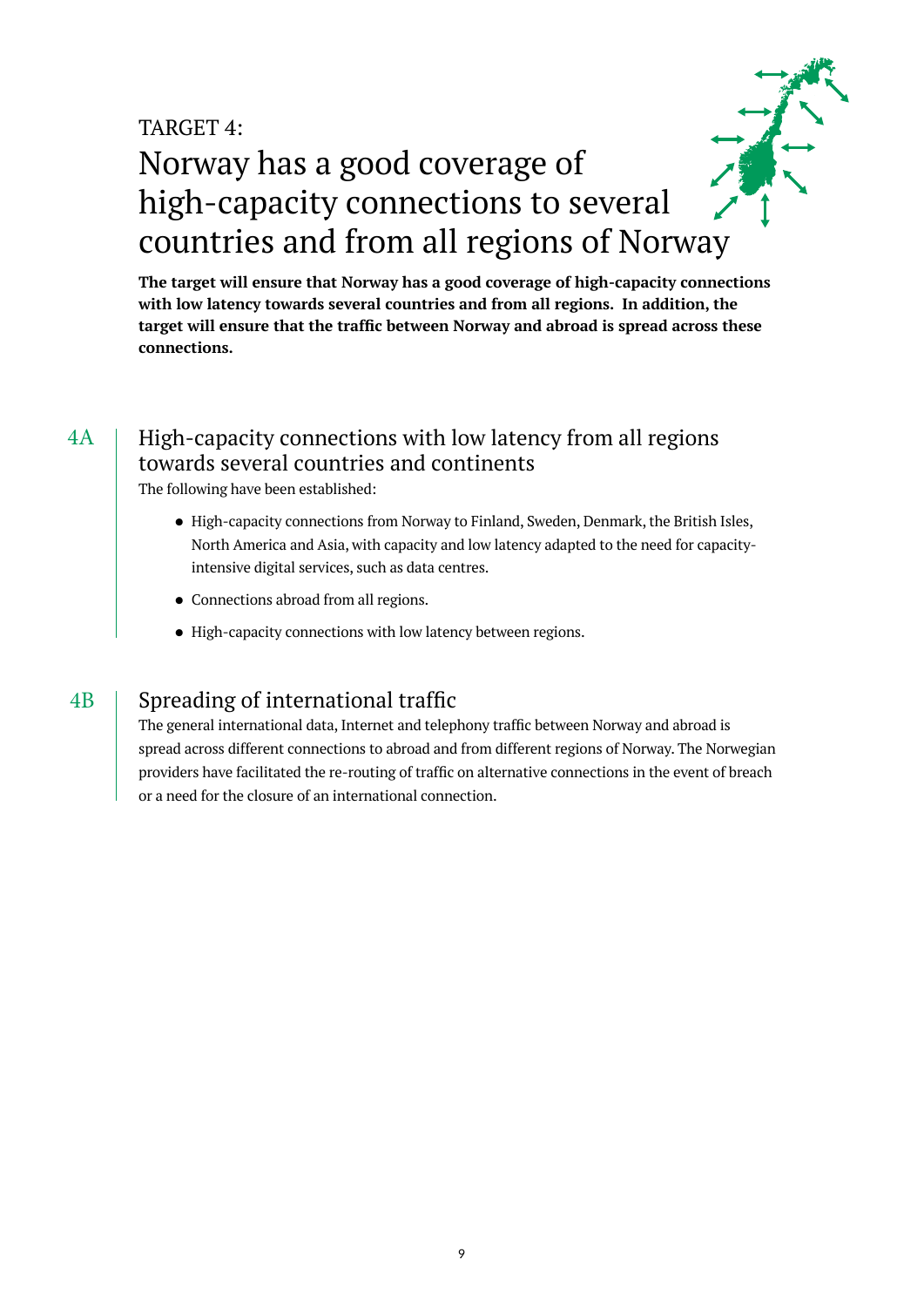### Estimated development path for target 4 Table S.4



The estimated percentage achievement level for 2021 is uncertain.

The development and establishment of new high-capacity connections between Norway and abroad has essentially been driven by the Norwegian data centre industry. The government's data centre strategy from 2021 envisages continued market-driven development of new connections between regions, and between Norway and abroad. Through industry dialogue, Nkom will continuously assess how the electronic communications authority can best provide **information** and **guidance** that contribute to strengthening the 'digital highways' within Norway and abroad.

Telia Carrier has received public funding to spread the routing of international traffic between Norway and abroad across multiple connections. The funding has contributed to the **financing** of a new international connection between Kristiansand and Denmark.

In terms of **regulation**, the draft new Norwegian Electronic Communications Act contains proposals for the authority to draw up a regulation to ensure that traffic is carried on several cabling routes both nationally and out of the country, called redundant cabling routes. Furthermore, the current data centre strategy envisages more active regulation of security in the data centre industry, through, among other things, the Norwegian Electronic Communications Act.